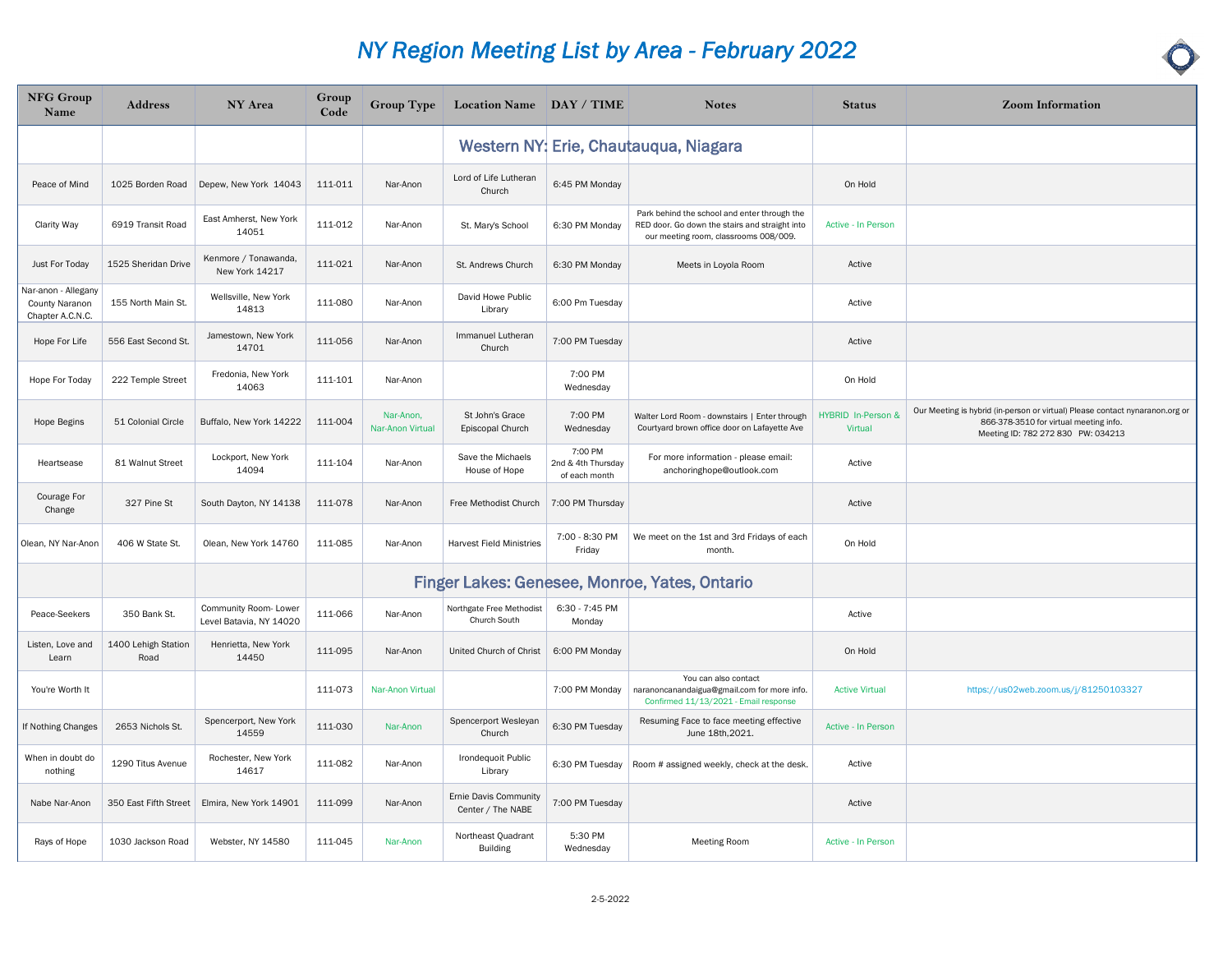| <b>NFG Group</b><br>Name               | <b>Address</b>      | NY Area                              | Group<br>Code | <b>Group Type</b>            | Location Name DAY / TIME                  |                             | <b>Notes</b>                                                 | <b>Status</b>          | <b>Zoom Information</b>                                                                                                                                          |
|----------------------------------------|---------------------|--------------------------------------|---------------|------------------------------|-------------------------------------------|-----------------------------|--------------------------------------------------------------|------------------------|------------------------------------------------------------------------------------------------------------------------------------------------------------------|
| New Beginnings                         | 64 West Avenue      | Canandaigua, New York<br>14424       | 111-103       | Nar-Anon                     | Connections-Rounded<br>Recovery           | 7:00 - 8:00 PM<br>Wednesday |                                                              | Active - In Person     |                                                                                                                                                                  |
| You're Not Alone                       | 1600 Mt Hope Ave    | Rochester, New York<br>14620         | 111-033       | Nar-Anon Virtual             | Saint Anne Church                         | 7:00 PM Thursday            | No face to face meeting at this time due to<br>the pandemic. | Active                 | Please contact JOHN @ jhamilton46@hotmail.com for virtual meeting<br>Confirmed 11/13/2021 - Email response<br>info.<br>Meeting ID: 504 579 821 Password: courage |
| Finger Lakes Nar-<br>Anon              | 166 Main Street     | Penn Yan, New York<br>14527          | 111-050       | Nar-Anon                     | Penn Yan United<br>Methodist Church       | 7:00 PM Thursday            |                                                              | Active                 |                                                                                                                                                                  |
| Keep Coming Back                       | 990 Manitou Rd      | Hilton, NY 14468                     | 111-034       | Nar-anon                     | First Bible Baptist<br>Church             | 8:30 AM Saturday            |                                                              | Active                 |                                                                                                                                                                  |
|                                        |                     |                                      |               |                              |                                           |                             | Central NY: Cayuga, Onondaga, Madison, Oneida                |                        |                                                                                                                                                                  |
| Soul Searchers                         | 126 S. Terry Road   | Syracuse, NY 13219                   | 111-057       | Nar-Anon<br>Nar-Anon Virtual | Robinson Memorial<br>Church               | 7:00 PM Monday              | <b>HYBRID reported by NY Region</b>                          | <b>Active - HYBRID</b> | Meeting ID: 212 121 826 Password 791903<br>" not changed on WSO 2-2-2022 "                                                                                       |
| <b>Hopeful Hearts</b>                  | 4112 E Genesee St.  | Dewitt, NY 13224                     | 111-067       | <b>Nar-Anon Virtual</b>      | Holy Cross Church                         | 7:00 PM<br>Wednesday        | No face to face meeting at this time due to<br>the pandemic. | <b>Active Virtual</b>  | Please contact Crust1015@gmail.com for virtual meeting info.<br>Meeting ID: 212 121 826<br>Password: 791903<br>Confirmed 11/16/2021 - Email response             |
| The Equality Group                     | 1676 Sunset Ave     | Utica, New York 13502                | 111-079       | Nar-Anon                     | Faxton Hospital - Clinic                  | 5:00 - 6:30 PM<br>Saturday  | We meeting in the Weaver Room.                               | Active                 |                                                                                                                                                                  |
|                                        |                     |                                      |               |                              |                                           | Southern Tier: Binghamton   |                                                              |                        |                                                                                                                                                                  |
| Healing Starts Here                    | 340 Prospect Street | Binghamton, New York<br>13905        | 111-094       | Nar-Anon                     | Voices Recovery Center   1:00 PM Saturday |                             |                                                              | On Hold                |                                                                                                                                                                  |
|                                        |                     |                                      |               |                              |                                           |                             | North Country: Lewis, Essex, Clinton, Jefferson              |                        |                                                                                                                                                                  |
| Our Own Recovery                       | 148 Co Rd 23        | Harrisville, New York<br>13648       | 111-088       | Nar-Anon                     | Pitcairn Wesleyan<br>Church               | 5:00 PM Sunday              |                                                              | Active                 |                                                                                                                                                                  |
| Ticonderoga New<br>Beginnings          | 173 Lord Howe St.   | Ticonderoga, NY 12883                | 111-069       | Nar-Anon                     | The Drug Prevention<br>Center             | 6:00 PM Monday              | We do not meet on holidays.                                  | On Hold                |                                                                                                                                                                  |
| NNY Nar-Anon                           | 241 State Street    | Watertown, New York<br>13601         | 111-086       | Nar-Anon                     | Anchor Recovery Center<br>of NNY          | 5:00 PM Tuesday             |                                                              | Active                 |                                                                                                                                                                  |
|                                        |                     |                                      |               |                              |                                           |                             | Capital District: Albany, Columbia, Greene, Montgomery       |                        |                                                                                                                                                                  |
| Living With Hope                       | 37 Division St.     | Amsterdam, New York<br>12010         | 111-100       | Nar-Anon                     | Saint Ann's Church                        | 6:30 PM Monday              |                                                              | Active                 |                                                                                                                                                                  |
| Serenity In<br>Numbers                 | 802 Columbia Street | Hudson, New York 12534               | 111-090       | Nar-Anon Virtual             |                                           | 7:00 PM Monday              | No face to face meeting at this time due to<br>the pandemic. | Active                 | Please contact hudson.ny.naranon@gmail.com for virtual meeting info.                                                                                             |
| Never Alone                            | 31 Vly Road         | Colonie, New York 12205              | 111-008       | Nar-Anon                     | Capital Church                            | 7:00 PM Tuesday             |                                                              | Active                 |                                                                                                                                                                  |
| <b>Healing Springs</b><br>Family Group | 175 5th Avenue      | Saratoga Springs, New<br>York 12866  | 111-084       | Nar-Anon                     | United Methodist Church                   | 7:00 PM Tuesday             |                                                              | Active                 |                                                                                                                                                                  |
| Steps To Hope                          | 144 Main Street     | South Glens Falls, New<br>York 12803 | 111-053       | Nar-Anon                     | The Moreau Community<br>Center            | 7:00 PM<br>Wednesday        |                                                              | Active                 |                                                                                                                                                                  |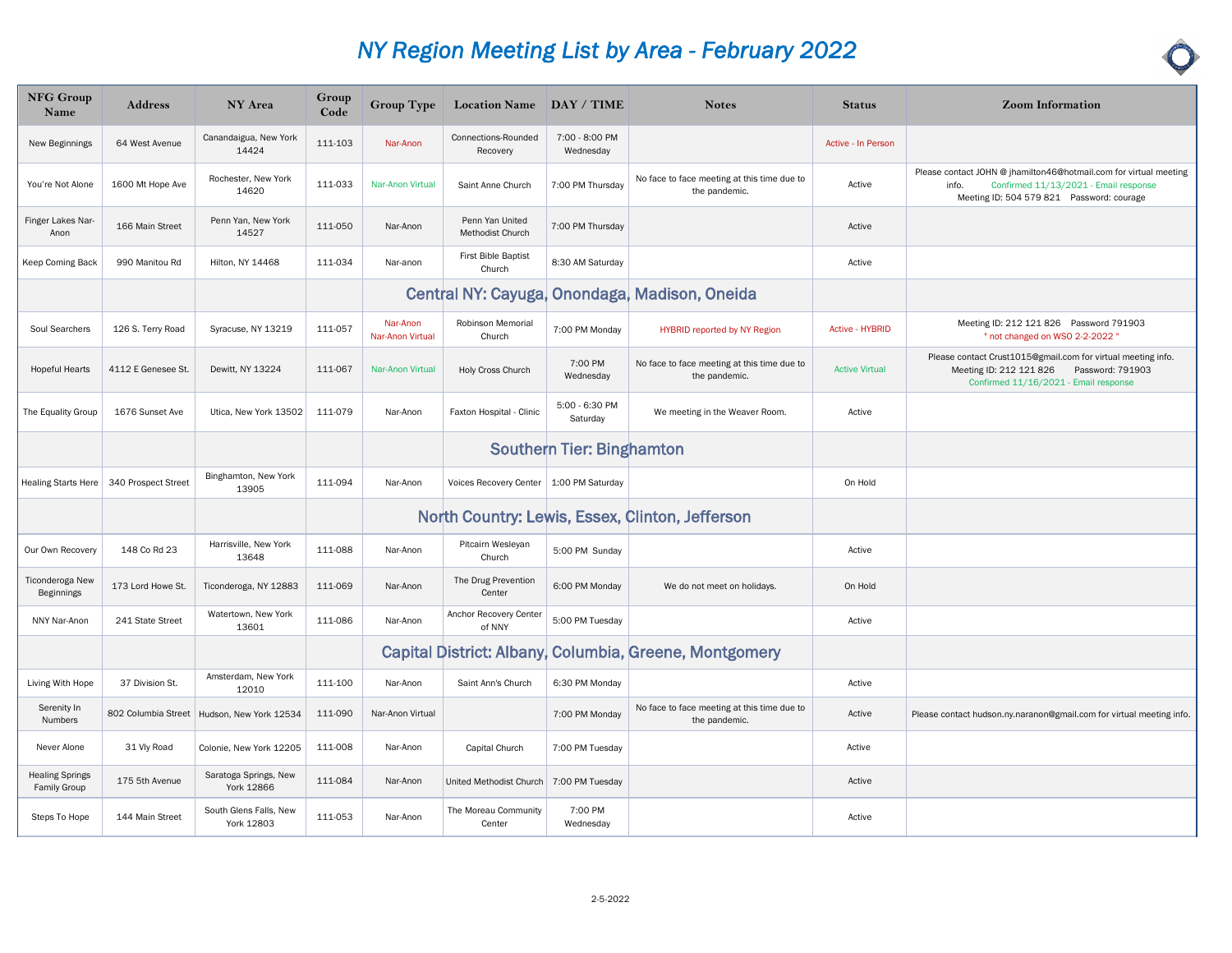| <b>NFG Group</b><br>Name          | <b>Address</b>       | NY Area                                        | Group<br>Code | <b>Group Type</b> | Location Name DAY / TIME            |                             | <b>Notes</b>                                                                                                                                                 | <b>Status</b>             | <b>Zoom Information</b>                                                                                                                                                                                                                                                                                                                                            |
|-----------------------------------|----------------------|------------------------------------------------|---------------|-------------------|-------------------------------------|-----------------------------|--------------------------------------------------------------------------------------------------------------------------------------------------------------|---------------------------|--------------------------------------------------------------------------------------------------------------------------------------------------------------------------------------------------------------------------------------------------------------------------------------------------------------------------------------------------------------------|
| Strength and<br>Recovery Together | 17 Park Row          | Chatham, NY 12037                              | 111-063       | Nar-Anon          | Crellin Morris Memorial<br>Bldg.    | 7:00 PM<br>Wednesday        |                                                                                                                                                              | Active                    |                                                                                                                                                                                                                                                                                                                                                                    |
| Journey of Hope                   | 40 McBride Rd.       | Mechanicville, NY 12118                        | 111-060       | Nar-Anon          | St. Luke's On The Hill              | 7:00 PM Thursday            |                                                                                                                                                              | Active                    |                                                                                                                                                                                                                                                                                                                                                                    |
| Steps of Hope                     | 125 High Rock Ave    | Saratoga Springs, New<br>York 12866            | 111-096       | Nar-Anon          | <b>Healing Springs</b><br>Suite 105 | 10:00 AM Saturday           |                                                                                                                                                              | Active                    |                                                                                                                                                                                                                                                                                                                                                                    |
|                                   |                      |                                                |               |                   |                                     |                             | <b>Westchester and Putnam Counties</b>                                                                                                                       |                           |                                                                                                                                                                                                                                                                                                                                                                    |
| Just For Today                    |                      | 100 Underhill Street   Yonkers, New York 10710 | 111-047       | Nar-Anon          | St. John's Episcopal<br>Church      | 7:30 PM Tuesday             | Face mask requirements, and we will<br>practice social distancing.<br>Park in the lot next to the church. Meeting at<br>The Butler Nursery School (red door) | Active - In Person        |                                                                                                                                                                                                                                                                                                                                                                    |
| New Beginnings                    | 2103 Route 6         | Brewster, New York<br>10509                    | 111-003       | Nar-Anon          | <b>Trinity Lutheran Church</b>      | 7:00 PM<br>Wednesday        | We are surspending in-person meeting until<br>further notice due to Covid                                                                                    | On Hold                   |                                                                                                                                                                                                                                                                                                                                                                    |
| Saturday Night<br>Survivors       | 32 Massatoa Rd.      | Yonkers, New York 10710                        | 111-043       | Nar-Anon          | St. Eugene Rectory                  | 7:00 - 8:15 PM<br>Saturday  | Open Meeting   Turn off Central Park Ave.<br>Cir. Seneca & Massatoa Rd.                                                                                      | On Hold                   | Meeting ID: 847 8429 9134<br>Password: 589276                                                                                                                                                                                                                                                                                                                      |
|                                   |                      |                                                |               |                   |                                     |                             | Hudson Valley: Sullivan, Ulster, Dutchess, Orange, Rockland                                                                                                  |                           |                                                                                                                                                                                                                                                                                                                                                                    |
| New Beginnings                    | 55 Wilbur Blvd.      | Poughkeepsie, New York<br>12603                | 111-028       | Nar-Anon          | St. John's Evangelical<br>Church    | 7:15 PM Monday              | Open Meeting   Room 209.                                                                                                                                     | Active                    |                                                                                                                                                                                                                                                                                                                                                                    |
| Highway to Hope                   | 94-96 Main St.       | Chester, New York 10918                        | 111-007       | Nar-Anon          | The First Presbyterian<br>Church    | 7:30 PM Tuesday             |                                                                                                                                                              | Active                    |                                                                                                                                                                                                                                                                                                                                                                    |
| <b>Seeking Serenity</b>           | 70 Scofield Street   | Walden, New York 12586                         | 111-092       | Nar-Anon          | First Reformed Church               | 7:30 PM<br>Wednesday        | There will be no meeting on the last<br>Wednesday of every month<br>Entrance on Church Street.                                                               | <b>Active - In Person</b> |                                                                                                                                                                                                                                                                                                                                                                    |
| Courage to Change                 | 25 Smith St.         | Nanuet, NY 10954                               | 111-058       | Nar-Anon Virtual  | Nanuet Pavillion                    | 7:45 PM<br>Wednesday        | No face-to-face meeting at this time due to<br>the pandemic.                                                                                                 | Active                    | Please contact 329-479-1946 for virtual meeting information.                                                                                                                                                                                                                                                                                                       |
| Poughkeepsie NFG                  | 55 Wilbur Blvd       | Poughkeepsie, NY 12603                         | 111-029       | Nar-Anon          | St. John's Evangelical<br>Church    | 7:15 PM Thursday            |                                                                                                                                                              | Active                    |                                                                                                                                                                                                                                                                                                                                                                    |
|                                   |                      |                                                |               |                   |                                     | <b>Bronx</b>                |                                                                                                                                                              |                           |                                                                                                                                                                                                                                                                                                                                                                    |
| New Light                         | 1082 Edison Avenue   | Throgs Neck, New York<br>10465                 | 111-041       | Nar-Anon Virtual  | St. Benedicts Church                | 7:00 - 8:15 PM<br>Wednesday | No face to face meeting at this time due to<br>the pandemic. Please contact 929 205<br>6099 for virtual meeting info.                                        | <b>Active - Virtual</b>   | ID: 846 1750 5642<br>PW: Bronx<br>One tap mobile<br>+19292056099,,84617505642# US[New York] +13017158592,,84617505642# US[Washington DC]<br>Dial your Location<br>+1 929 205 6099 us [New York]<br>+1 301 715 8592 US [Washington DC] +1 312 626 6799 US [Chicage]<br>+1 253 215 8782 US [Tacoma]<br>+1 346 248 7799 US [Houston]<br>+1 669 900 6833 US [San Jose] |
|                                   |                      |                                                |               |                   |                                     | <b>Manhattan</b>            |                                                                                                                                                              |                           |                                                                                                                                                                                                                                                                                                                                                                    |
| New Beginnings                    | 239 West 49th Street | New York, New York<br>10019                    | 111-042       | Nar-Anon Virtual  | St. Malachy's Church                | 6:15 PM Tuesday             | No face to face meeting at this time due to<br>the pandemic. Please contact<br>nycnaranon@gmail.com for virtual meeting<br>info.                             | Active                    | Meeting ID: 6990211959<br>Password: 23949                                                                                                                                                                                                                                                                                                                          |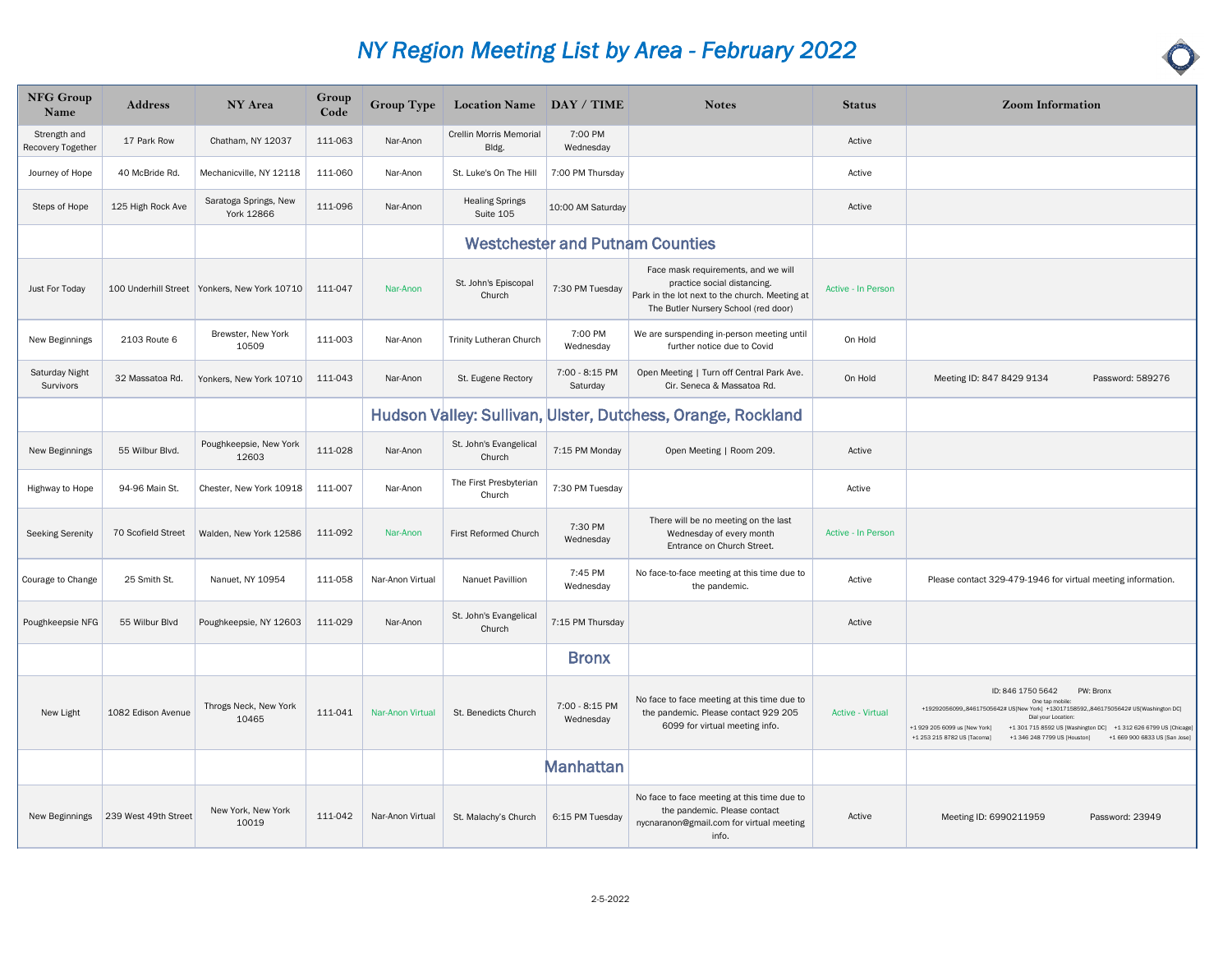| <b>NFG Group</b><br>Name              | <b>Address</b>              | NY Area                                       | Group<br>Code | <b>Group Type</b> | Location Name DAY / TIME                                 |                             | <b>Notes</b>                                                                                                                                         | <b>Status</b>           | <b>Zoom Information</b>                                                                                                                                                                                                                                                            |
|---------------------------------------|-----------------------------|-----------------------------------------------|---------------|-------------------|----------------------------------------------------------|-----------------------------|------------------------------------------------------------------------------------------------------------------------------------------------------|-------------------------|------------------------------------------------------------------------------------------------------------------------------------------------------------------------------------------------------------------------------------------------------------------------------------|
|                                       |                             |                                               |               |                   |                                                          | <b>Brooklyn</b>             |                                                                                                                                                      |                         |                                                                                                                                                                                                                                                                                    |
| Miracles On Maujer                    | 195 Maujer St.              | Williamsburg, New York<br>11206               | 111-097       | Nar-Anon Virtual  | Lutheran Church of St.<br>John, The Evangelist<br>Church | 7:30 PM Thursday            | <b>OPEN Meeting</b><br>1st Thursday of Month - Step/Tradition<br>Study   2nd & 4th Thursdays - Beginners   3rd<br>Thursday of Month - Topic/Business | <b>Active Virtual</b>   | No face to face meeting at this time due to the pandemic. Please<br>contact Shirley at swirlyme@hotmail.com for virtual meeting info.<br>Meeting ID: 634234710 Password: 098403<br>One tap mobile: +16465588656,, 89131010687# (New York)<br>Confirmed 11/13/2021 - Email response |
|                                       |                             |                                               |               |                   |                                                          | <b>Staten Island</b>        |                                                                                                                                                      |                         |                                                                                                                                                                                                                                                                                    |
| <b>Travel to Peace</b>                | 136 Midland Avenue          | Staten Island, New York<br>10306              | 111-037       | Nar-anon          | St. Christopher's<br><b>Meeting Hall</b>                 | 8:00 PM Tuesday             |                                                                                                                                                      | On Hold                 | Meeting ID: 730-055-793                                                                                                                                                                                                                                                            |
| Courage To Change                     |                             | Staten Island, New York                       | 111-038       | Nar-Anon          |                                                          | 12:00 PM<br>Thursday        |                                                                                                                                                      | <b>Virtual Only</b>     | Meeting ID: 172 609 836                                                                                                                                                                                                                                                            |
| Saturday Serenity                     | 366 Watchogue Road          | Staten Island, New York<br>10314              | 111-039       | Nar-Anon          | Holy Family Church                                       | 10:00 AM Saturday           | In the church basement (entrance between<br>Rectory & Church)                                                                                        | Active                  | Meeting ID: 118-969-302<br>Confirmed 12/09/2021 - Email response                                                                                                                                                                                                                   |
|                                       |                             |                                               |               |                   |                                                          | <b>Queens County</b>        |                                                                                                                                                      |                         |                                                                                                                                                                                                                                                                                    |
| Safe Harbor                           | 86-45 Edgerton<br>Boulevard | Jamaica Estates, New York<br>11432            | 111-020       | Nar-Anon Virtual  | <b>Bishop Malloy Retreat</b><br>House                    | 7:30 PM Monday              | No face to face meeting at this time due to<br>the pandemic. Please contact<br>rdgellenbeck@gmail.com for virtual meeting<br>info.                   | Active                  | Meeting ID: 782 159 0756<br>Password: 091468                                                                                                                                                                                                                                       |
| <b>Never Alone</b>                    |                             | 154 - 24 26th Avenue Flushing, New York 11354 | 111-046       | Nar-Anon          | St. Mels Catholic<br>Academy                             | 7:00 - 9:00 PM<br>Tuesday   | Address Changed 6-22-21- ""not changes on<br>WSO's Database as of 2-2-22                                                                             | On Hold                 |                                                                                                                                                                                                                                                                                    |
| <b>Forest Hills</b><br>Freedom Group  | 50 Ascan Avenue             | Forest Hills, New York<br>11375               | 111-015       | Nar-Anon Virtual  | Church in the Garden                                     | 7:00 PM<br>Wednesday        | 1st Wednesday of the month -<br>Steps+Traditions   2nd, and 4th - Beginner<br>3rd and 5th - Topic***Due to COVID-19 -<br>meetings will be on Zoom.   | <b>Active - Virtual</b> | No face-to-face meeting at this time due to the pandemic. Please contact<br>Ashley at angeloa14@gmail.com for virtual meeting information.<br>Meeting ID: 829 6483 4859 Password: 674063<br>Confirmed 11/15/2021 - Email response                                                  |
|                                       |                             |                                               |               |                   |                                                          | <b>Nassau County</b>        |                                                                                                                                                      |                         |                                                                                                                                                                                                                                                                                    |
| The Serenity Group                    | 295 Main Street             | East Rockaway, New York<br>11518              | 111-014       | Nar-Anon          | Hewlett-East Rockaway<br>Jewish Center                   | 7:30 PM Monday              | Closed Meeting for family and friends<br>Newcomers meeting 7:00PM - 7:30PM  <br>General Meeting at 7:30PM                                            | Active                  | No face-to-face meeting at this time due to the pandemic. Please check<br>back periodically to find out when we will resume in-person meetings.                                                                                                                                    |
| Step Into Serenity                    | 240 Haypath Road            | Old Bethpage, New York<br>11804               | 111-027       | Nar-Anon          | Haypath Road<br><b>Community Center</b>                  | 7:30 PM Monday              | Steps & Traditions   All are welcome.                                                                                                                | Active                  | https://zoom.us/j/105898670                                                                                                                                                                                                                                                        |
| Magic Chairs in<br>Manhasset          | 48 Shelter Rock Road        | Manhasset, New York<br>11030                  | 111-022       | Nar-Anon Virtual  | Unitarian Universalist<br>Church                         | 7:30 PM Tuesday             | No face-to-face meeting at this time due to<br>the pandemic.                                                                                         | Active                  | We will be joining the South Oaks/Amityville Family Group every<br>Tuesday at 7:30 please contact Mary at mimruns@aol.com for virtual<br>meeting info.<br>https://zoom.us/j/537533168?pwd=MURmdHM0ZjlzWkc3R<br>FFPODI4YzcyQT09                                                     |
| Hopeful in<br>Hicksville              | 95 Stewart Avenue           | Hicksville, New York<br>11801                 | 111-019       | Nar-Anon          | Parkway Community<br>Church                              | 8:00 PM Thursday            | Newcomer meeting at 7:30PM                                                                                                                           | On Hold                 |                                                                                                                                                                                                                                                                                    |
| Narateen Hicksville                   | 95 Stewart Avenue           | 3rd Floor Hicksville, NY<br>11801             | 111-064       | Narateen          | Parkway Community<br>Church                              | 8:00 PM Thursday            |                                                                                                                                                      | On Hold                 |                                                                                                                                                                                                                                                                                    |
| Saturday Morning<br>Courage to Change | 720 Merrick Avenue          | North Merrick, New York<br>11566              | 111-076       | Nar-Anon Virtual  | Roman Catholic Church<br>of the Sacred Heart             | 9:30 - 11:30 AM<br>Saturday | No face-to-face meeting at this time due to<br>the pandemic. Please contact Jennifer<br>jmilonetock@gmail.com for virtual meeting<br>info.           | Active                  | Meeting ID: 950933574<br>Password: 317710                                                                                                                                                                                                                                          |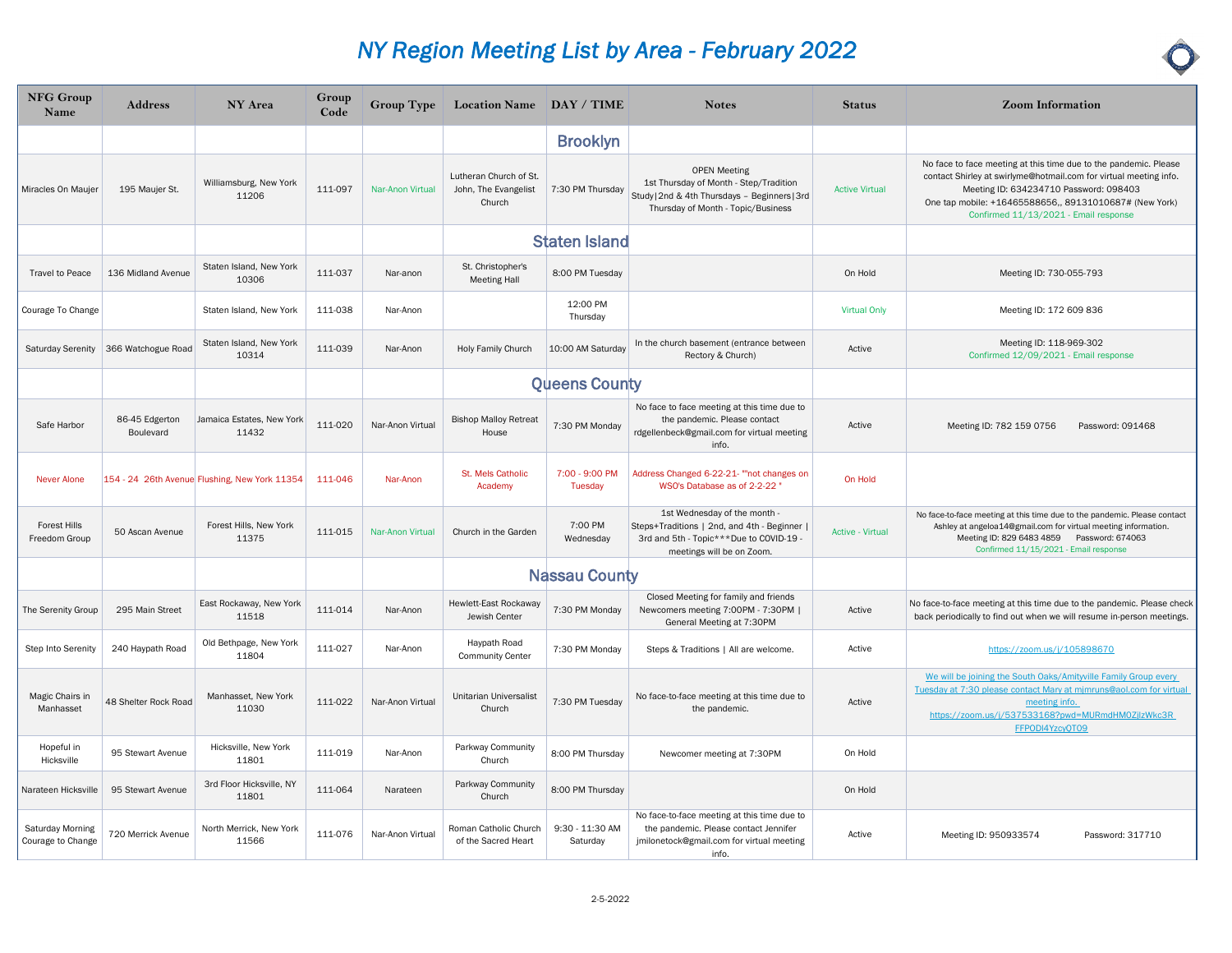| NFG Group<br>Name           | <b>Address</b>                       | NY Area                           | Group<br>Code | <b>Group Type</b>                       | Location Name DAY / TIME                          |                            | <b>Notes</b>                                                                                                                                                                                                            | <b>Status</b>                                  | <b>Zoom Information</b>                                                                                                                                                                      |
|-----------------------------|--------------------------------------|-----------------------------------|---------------|-----------------------------------------|---------------------------------------------------|----------------------------|-------------------------------------------------------------------------------------------------------------------------------------------------------------------------------------------------------------------------|------------------------------------------------|----------------------------------------------------------------------------------------------------------------------------------------------------------------------------------------------|
|                             |                                      |                                   |               |                                         |                                                   | <b>Suffolk County</b>      |                                                                                                                                                                                                                         |                                                |                                                                                                                                                                                              |
| New Hope                    | 497 Pulaski Road                     | Greenlawn, New York<br>11740      | 111-016       | Nar-Anon                                | First Presbyterian<br>Church                      | 7:30 PM Monday             | 1st and 3rd Monday - Beginners + Topic  <br>2nd Monday - Topic   4th Monday Step                                                                                                                                        | Active                                         |                                                                                                                                                                                              |
| Miracles On<br>Mondays      | L85 South Country Road               | Bellport, NY 11713                | 111-072       | Nar-Anon                                | <b>Bellport United</b><br><b>Methodist Church</b> | 7:30 - 9:00 PM<br>Monday   |                                                                                                                                                                                                                         | On Hold                                        | Meeting ID: 2815662900<br>Password: Bellport                                                                                                                                                 |
| Amityville NFG              | 400 Sunrise Hwy                      | Amityville, New York<br>11701     | 111-040       | Nar-Anon                                | South Oaks Hospital                               | 7:30 PM Tuesday            | We meet in Auditorium - Front Room. 7:15PM<br>Beginner, 7:30PM Regular Mtg.   1st Tuesday,<br>Step Mtg.   2nd, 3rd, & 5th Tuesday, Topic Mtg.<br>4th Tuesday, Speaker, Open   BEGINNERS ARE<br>WELCOME AT ALL MEETINGS. | On Hold                                        | https://zoom.us/j/537533168?pwd=MURmdHM0ZjlzWkc3R<br>FFPODI4YzcyQT09                                                                                                                         |
| Amityville NFG<br>Narateen  | 400 Sunrise Hwy                      | Amityville, New York<br>11701     | 111-040       | Narateen                                | South Oaks Hospital                               | 7:30 PM Tuesday            |                                                                                                                                                                                                                         | On Hold                                        |                                                                                                                                                                                              |
| Suffolk Connection          | 175 East Main Street                 | Smithtown, New York<br>11787      | 111-036       | Nar-Anon<br>Nar-<br><b>Anon Virtual</b> | First Presbyterian<br>Church                      | 7:30 PM Tuesday            | Meets on 2nd floor   Newcomer's Welcome<br>from 7:00-7:20pm every week before<br>regular meeting, every Tuesday, beginning in<br>March. Beginner's are welcome at all<br>meetings.                                      | Active In-Person every<br>other week & Virtual | Meeting ID: 832 2915 4033<br>Password: 0011789<br>Face to Face every other week - next face to face is 11/16/21<br>Reported by Suffolk/Nassau Area 11/12/21<br>" not changed on WSO 2-2-2022 |
|                             | Hampton Bays NFG   320 W Montauk Hwy | Hampton Bays, New York<br>11946   | 111-018       | Nar-Anon                                | Long Island Center for<br>Recovery                | 7:30 PM Tuesday            |                                                                                                                                                                                                                         | On Hold                                        |                                                                                                                                                                                              |
| Strength, Hope &<br>Courage | 1324 Motor Parkway                   | Hauppauge, New York<br>11749      | 111-081       | Nar-Anon                                | Thrive Recovery<br>Community & Outreach<br>Center | 7:00 PM<br>Wednesday       | 1st Wednesday: Beginner   2nd Wednesday:<br>Just For Today   3rd Wednesday: Topsicle   4th<br>Wednesday: Step/Tradition   If 5th<br>Wednesday: Speakers                                                                 | Active                                         |                                                                                                                                                                                              |
| Hope & Healing              | 1843 Deer Park Avenue                | Deer Park, New York<br>11729      | 111-009       | Nar-Anon                                | Community Presbyterian<br>Church                  | 7:30 PM<br>Wednesday       | 1st Wednesday of the month: Step   2nd<br>Wednesday of the month: Beginners + Topic<br>  3rd Wednesday of the month: Topic   4th<br>Wednesday of the month: Topic                                                       | On Hold                                        |                                                                                                                                                                                              |
| Serenity in<br>Setauket     | 5 Caroline Avenue                    | Setauket, New York<br>11733       | 111-035       | Nar-Anon                                | Setauket Presbyterian<br>Church                   | 7:30 PM<br>Wednesday       |                                                                                                                                                                                                                         | Active                                         |                                                                                                                                                                                              |
| Real People Too             | 131 Middle Road                      | Sayville Long Island, NY<br>11781 | 111-002       | Nar-Anon - Virtual                      | Sayville Congregation<br>United Church of Christ  | 7:30 - 9:00 PM<br>Thursday | Please contact<br>realpeopletoonaranon@gmail.com if you<br>need more information                                                                                                                                        | <b>Active - Virtual</b>                        | https://us02web.zoom.us/j/89376398189                                                                                                                                                        |
| Virtual Serenity            |                                      |                                   |               | Nar-Anon Virtual                        |                                                   | 7:30 PM Sunday             | Zoom Meeting ID: 838 6458 2592<br>Password: 423436                                                                                                                                                                      | Active                                         | https://us02web.zoom.us/j/83864582592?pwd=alFXVHhPajAxSDhjN<br>nNmNGh00Vo5Zz09                                                                                                               |